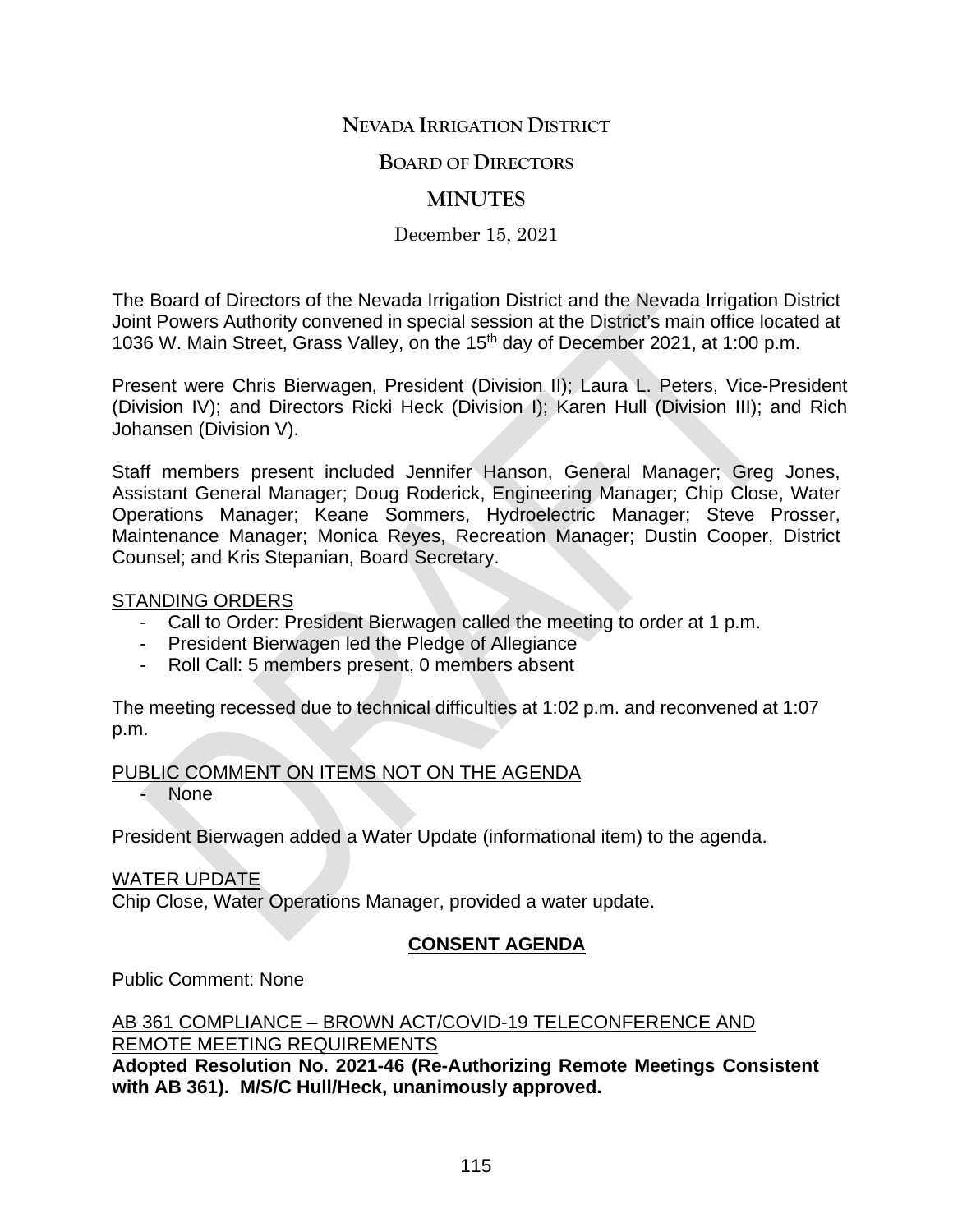## **GENERAL ORDERS**

### 2022 ANNUAL BUDGET

Jennifer Hanson, General Manager, presented the item and provided a PowerPoint presentation.

The Board was provided a revised Fund Summary Sheet correcting one calculation cell, as reflected in the presentation.

Board discussion ensued regarding revenue assumptions, current drought surcharge, acquisition of the South Yuba Canal, inflation and labor cost increases seen across the country, accrued leave balances, reserves, and holding a future Reserves Workshop to include pay as you go vs. bonding, inflation, catastrophic reserves.

Public Comment: None

### **Adopted Resolution 2021-47 (Adopting the 2022 Budget and Capital Improvement Plan), as recommended by Staff. M/S/C Hull/Peters, unanimously approved.**

The meeting recessed at 2:40 p.m. and reconvened at 2:49 p.m.

### REORGANIZATION OF THE BOARD AND APPOINTMENT OF SECRETARY (PURSUANT TO WATER CODE, SECTIONS 21375 AND 21376)

Public Comment: None

**Motion was made by Director Johansen to nominate Director Bierwagen as President of the Nevada Irrigation District Board of Directors. Director Hull seconded the motion. Hearing no other nominations, the vote was unanimous to elect Director Bierwagen as President.**

**Motion was made by Director Heck to nominate Director Hull as Vice President of the Nevada Irrigation District Board of Directors. Director Johansen seconded the motion. Hearing no other nominations, the vote was unanimous to elect Director Hull as Vice President.**

**Motion was made by Director Heck to appoint Kris Stepanian as Secretary to the Board for 2022 (pursuant to Water Code, Sections 21375 and 21376). The motion was seconded by Director Hull, and unanimously approved.**

The meeting recessed at 2:58 p.m. and reconvened as the NID Joint Powers Authority.